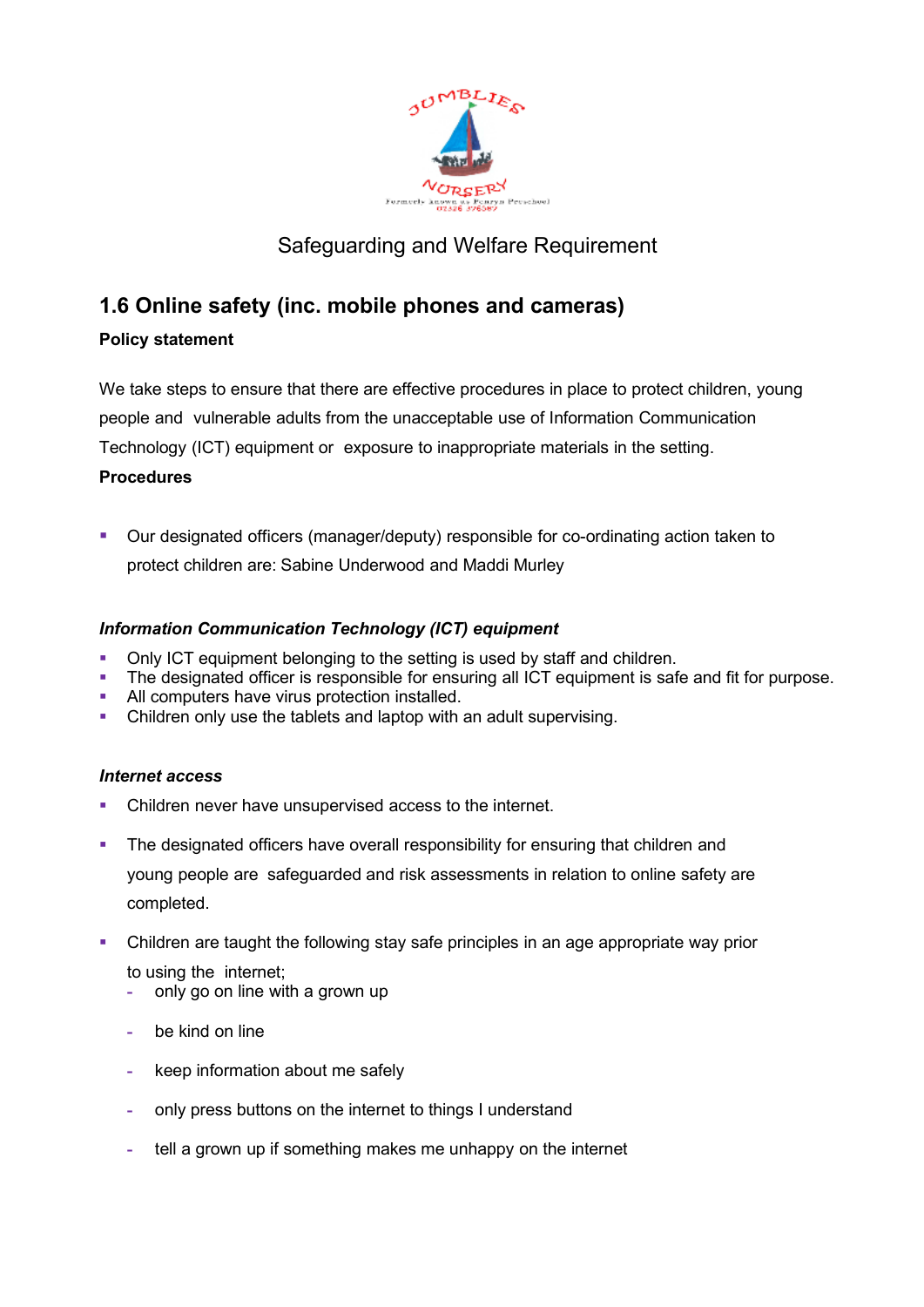- Designated persons will also seek to build children's resilience in relation to issues they may face in the online world, and will address issues such as staying safe, having appropriate friendships, asking for help if unsure, not keeping secrets as part of social and emotional development in age appropriate ways.
- If a second hand computer is purchased or donated to the setting, the designated person will ensure that no inappropriate material is stored on it before children use it.
- Staff report any suspicious or offensive material, including material which may incite racism, bullying or discrimination to the Internet Watch Foundation at [www.iwf.org.uk.](http://www.iwf.org.uk/)
- Suspicions that an adult is attempting to make inappropriate contact with a child on-line is reported to the National Crime Agency's Child Exploitation and Online Protection Centre at [www.ceop.police.uk](http://www.ceop.police.uk/)**.**
- The designated officers ensure staff have access to age-appropriate resources to enable them to assist children to use the internet safely.
- If staff become aware that a child is the victim of cyber-bullying, they discuss this with their parents and refer them to sources of help, such as the NSPCC on 0808 800 5000 or [www.nspcc.org.uk,](http://www.nspcc.org.uk/) or Childline on 0800 1111 or [www.childline.org.uk.](http://www.childline.org.uk/)
- **Internet Apps:** such as Spotify and You Tube are used in an educational context. The setting has it's on Spotify account, to ensure the children are not exposed to unsuitable content and advertising. The setting also has a You Tube Kids account, to ensure that children only watch suitable content and to avoid unsuitable advertisements.

## *Email*

- Children are not permitted to use email in the setting. Parents and staff are not normally permitted to use setting equipment to access personal emails.
- **Staff do not access personal or work email whilst supervising children.**

## *Mobile phones – children*

 Children do not bring mobile phones or other ICT devices with them to the setting. If a child is found to have a mobile phone or ICT device with them, this is removed and stored in the office until the parent collects them at the end of the session.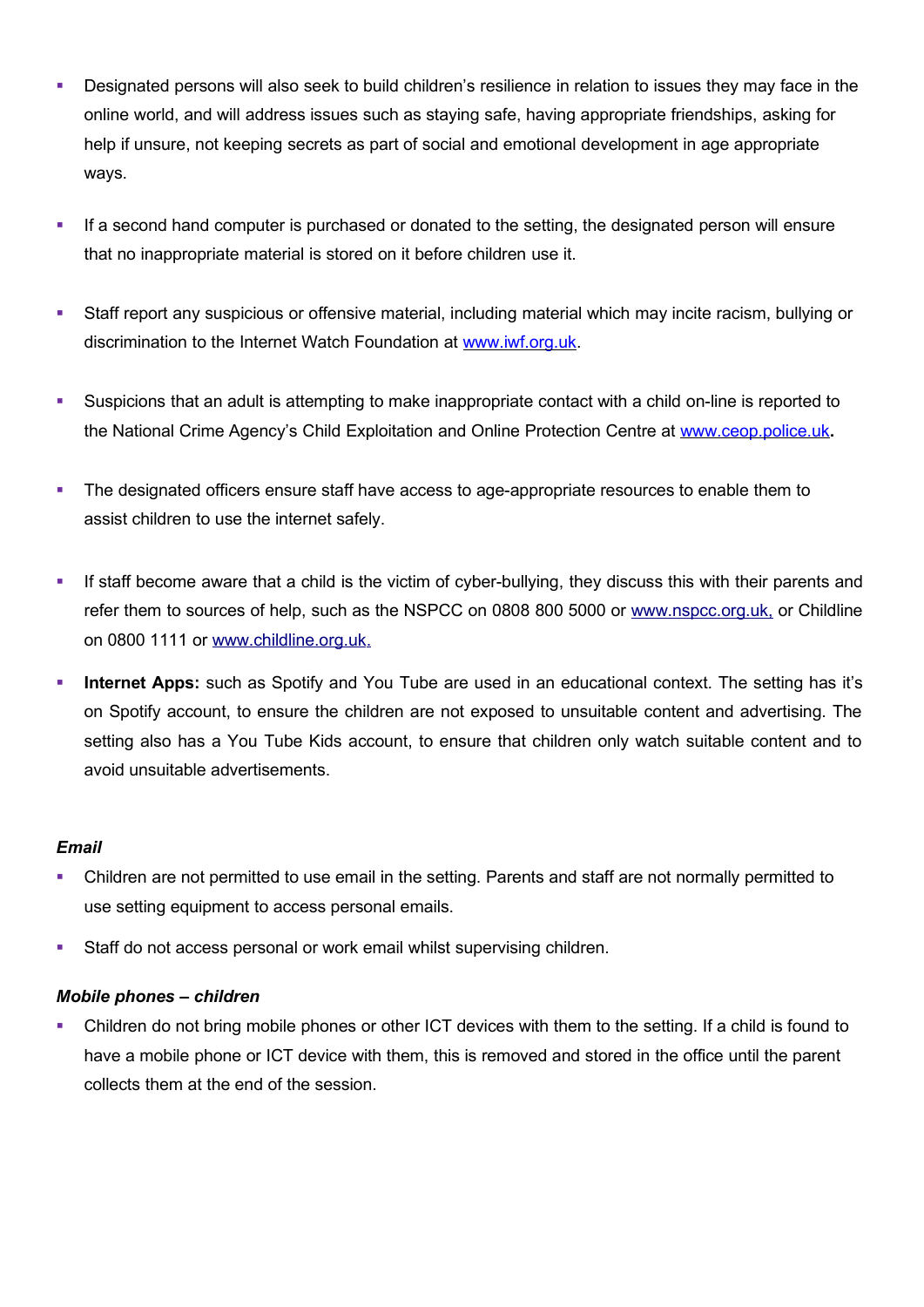#### *Mobile phones – staff and visitors*

- **Personal mobile phones are kept in a basket in the office. By signing in staff declare that they will only** use their mobile phone at break time, either in the office or outside of the nursery.
- In an emergency, personal mobile phones may be used in an area where there are no children present, with permission from the manager.
- Our staff and volunteers ensure that the setting telephone number is known to family and other people who may need to contact them in an emergency.
- **Parents and visitors are requested not to use their mobile phones whilst on the premises. Calls can be** taken/made in our office, away from the children. Parents coming in for Stay and Play session are given a written guide to Stay and Play, which includes that mobile phones need to be kept in the office.
- These rules also apply to the use of work-issued mobiles, and when visiting or supporting staff in other settings.
- Setting mobile phone: the setting mobile phone is used on outings, to use in an emergency.

## *Cameras and videos*

- Our staff and volunteers must not bring their personal cameras or video recording equipment into the setting.
- Photographs and recordings of children are only taken for valid reasons i.e. to record their learning and development, or for displays within the setting, with written permission received by parents (see the Registration form). Such use is monitored by the manager.
- Where parents request permission to photograph or record their own children at special events, general permission is gained from all parents for their children to be included. Parents are advised that they do not have a right to photograph anyone but your their own child/ren and are only allowed to upload their own child/ren's photographs to social media.
- If photographs of children are used for publicity purposes, parental consent must be given and safeguarding risks minimised, for example, ensuring children cannot be identified by name or through being photographed in a sweatshirt with the name of their setting on it.

#### *Social media*

- Staff are advised to manage their personal security settings to ensure that their information is only available to people they choose to share information with.
- Staff should not accept parents as friends due to it being a breach of expected professional conduct.